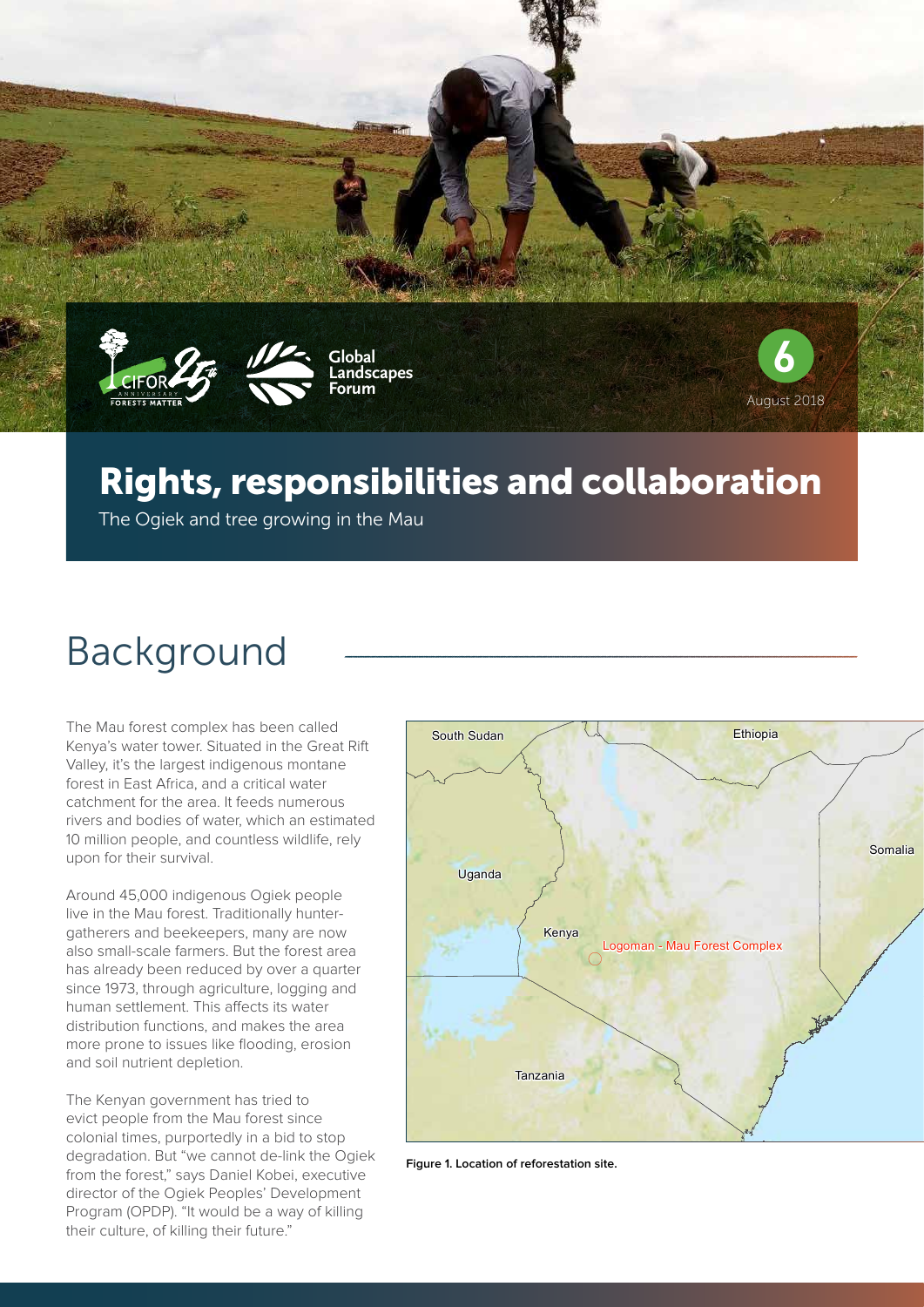So the Ogiek have been involved in domestic and international court cases for almost 22 years, working to secure their rights to stay in, and manage, their forests. Having finally won the cases, they're focused on showing the government that they can indeed maintain and restore the area successfully. "We're saying, "give us a chance to take care of the forest, and we'll do it to the best of our knowledge"," explains Kobei.

Since 2016, they've rehabilitated over 100 acres in Logoman forest, one of the eastern blocks of the Mau forest complex, with a particular focus on indigenous species. "The Ogiek value these trees, which play a major role in conserving and protecting the ecosystem," explains Kobei. "They are also a food source, and they produce nectar for the bees."

## Perspectives on success

According to Kobei, one of the major successes of the reforestation project is the tripartite management model, which involves OPDP, the Kenya Forest Service (KFS) and the local community. "It's brought together key stakeholders in participatory forest management who collaborate towards preventing further degradation of the forest," he says.

The KFS advises the community on appropriate saplings to plant, says OPDP communications and media officer Moraa Obiria. In partnership with KFS, OPDP is also training a squad of 25 voluntary community scouts, who monitor ongoing activities in the forest and protect against would-be illegal loggers and harvesters.

The involvement of the local community, particularly women and young people, has been particularly crucial to the project's success. Young people plant and raise tree seedlings, which OPDP purchases off them at sapling stage.

Then, members of the Community Forest Association and other young men and women in the community dig holes for planting the saplings, and water them once planted. Older women also help with watering the trees during dry periods.

"They don't get paid," says Kobei, "but they do it with a lot of passion. They're motivated by the solidarity to reclaim Mau, and the benefits of the other livelihood projects that we involve them in," he says.

Kobei praises the level of ownership shown by these community members: "They have really taken it on as their project, and that's why it has progressed so far." He attributes the high success rate of the plantings – over 85% – to this consistent support: "The community is the main anchor in preparing land, planting and nurturing the seedlings to maturity," he says.

Through this process, the wider community has become more knowledgeable about the importance of conserving their ecosystem, says Obiria. "So, it attracted the interest of other stakeholders – including non-Ogiek – in joining in with the forest restoration activities," explains Kobei.

"Planting trees is easy," he concludes, "but nurturing and protecting them, and ensuring they get the right environment for growth, is not so easy. It's the people involved who make it a success."

 $\frac{\delta}{\delta}$ 

Planting trees is easy, but nurturing and protecting them, and ensuring they get theright environment for growth, is not so easy. It's the people involved who make it a success."

– Daniel Kobei Executive Director of the Ogiek Peoples' Development Program, Mau Forest Complex, Kenya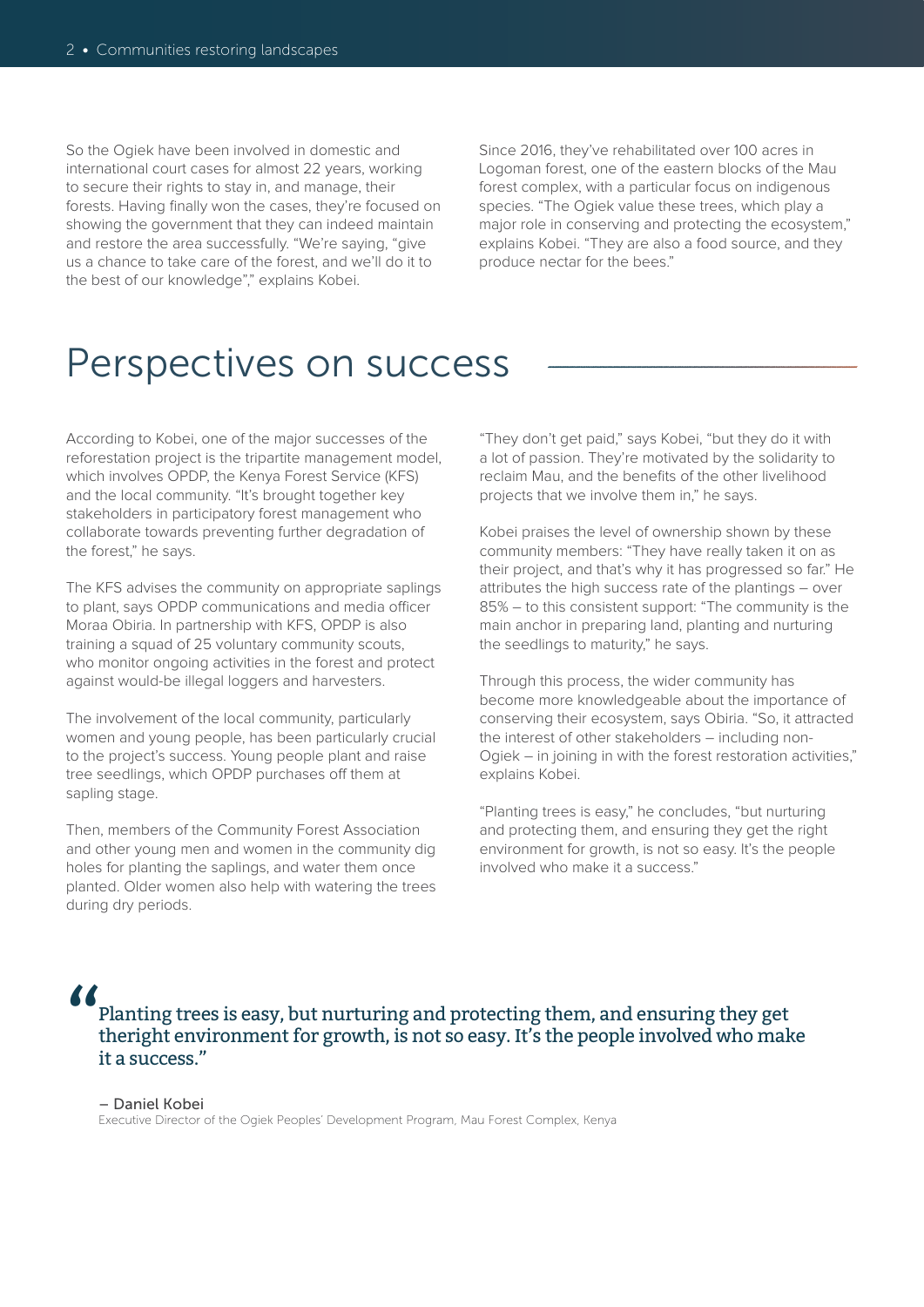# Challenges

A key challenge that Kobei identifies is the difficulties in compensating the volunteer scouts, due to constraints in financial resources. Their contribution is crucial to the success of the project, but will likely not be sustainable long-term without some form of compensation. One solution being trialled is helping scouts to establish their own tree nurseries and sell tree seedlings to community members, so they can earn some income.

Another challenge, says Kobei, is the lack of firefighting equipment and resources to train the scouts in the practical skills of controlling the forest fires that sporadically occur, especially in the dry season. Smartphones would also make a big difference to the scouts' monitoring, mapping and recording abilities, he says.

Infrastructure and accessibility also presents a challenge: OPDP doesn't own a four-wheel-drive vehicle, so when the team wants to work with communities deep in the forest they need to hire transport, which takes time and money.

It can also be difficult to maintain the focus on indigenous trees, because many community members want to plant fast-growing seedlings like cypress and pine. Kobei says OPDP hopes to employ a forestry expert who can advise the community on sustainable reforestation that can also provide economic benefits.

Overall, says Kobei, the central challenge facing the initiative is "to try and create a regime whereby the KFS and the community work closely to ensure that this is not just a one time project. It must continue to have some level of sustainability for the future."



**Photo 1. John Samorai, Programme Officer of OPDP, at a rehabilitation site in the Logoman forest.**